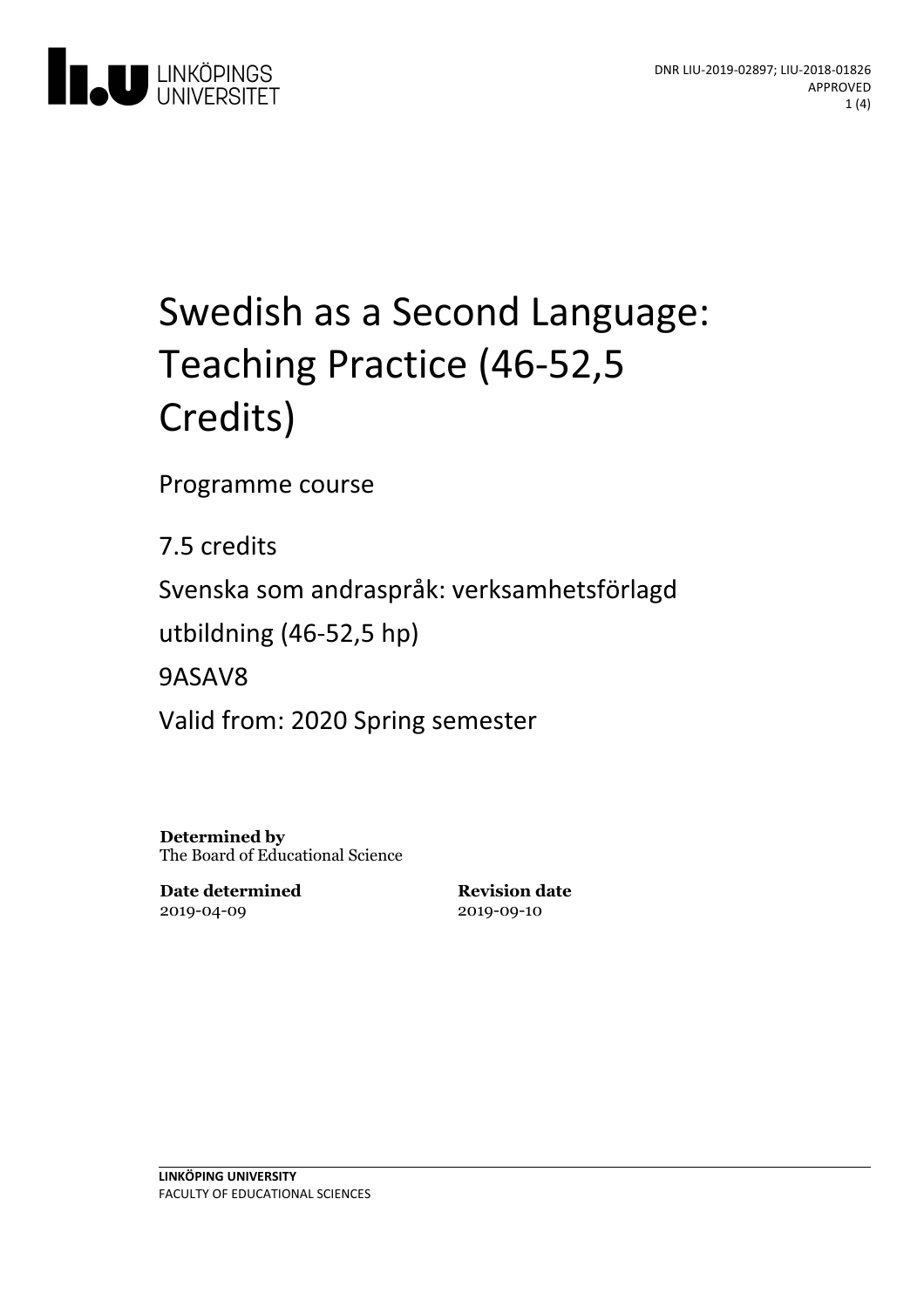# Main field of study

Pedagogical Work

Course level Second cycle

Advancement level

A1X

## Course offered for

Secondary School Teacher Programme with a specialization in Teaching in Grades 7-9 of the Compulsory School

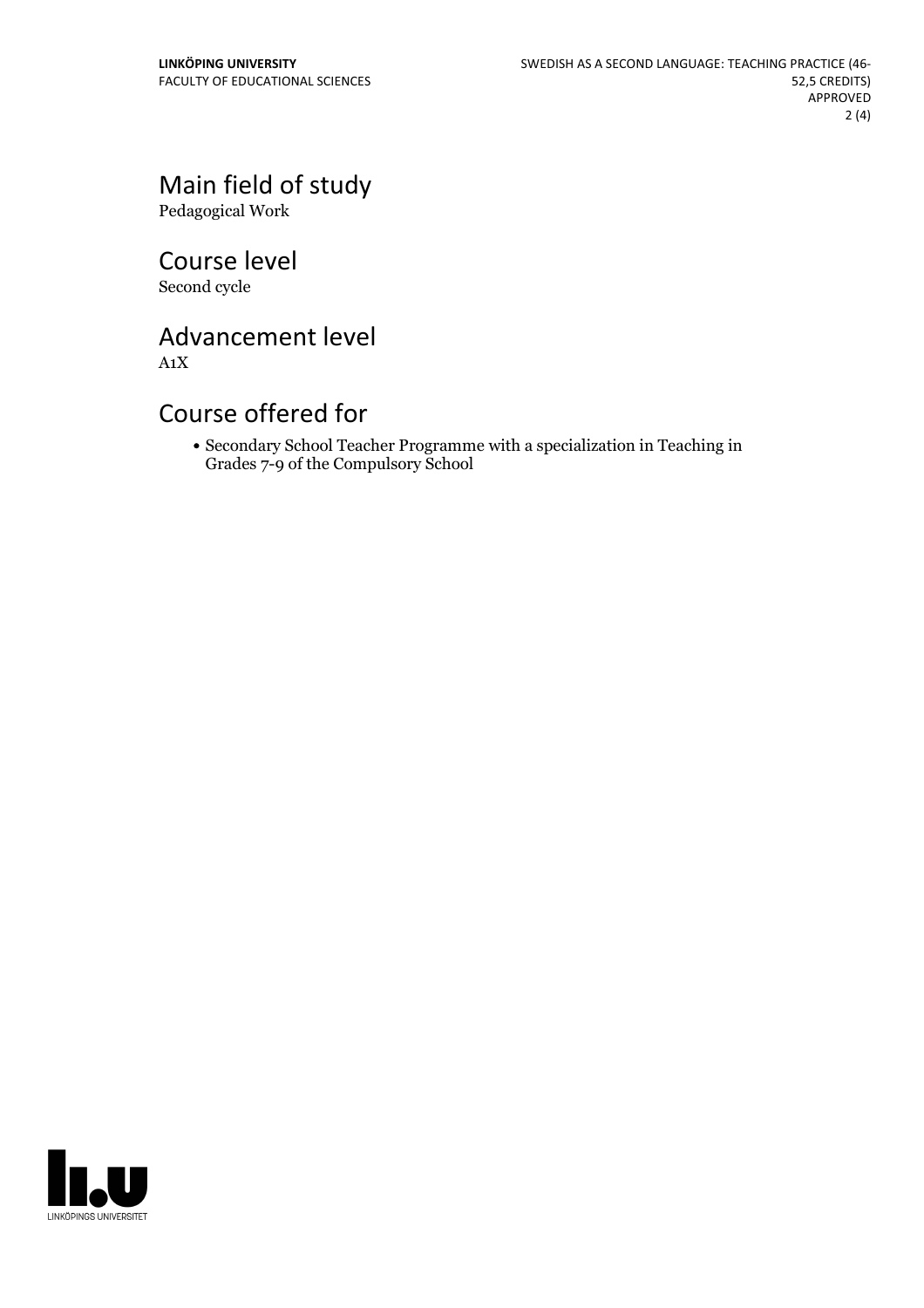### Examination

A student may be compelled to interrupt education in the workplace prematurely and be given a failgrade if there is a palpable risk that the student, as a result of serious impropriety, risks harming <sup>a</sup> person in the operations, such as <sup>a</sup> pupil, patient or equivalent. The student may not return to participate in the education in the workplace until the examiner has determined and confirmed that the student has the knowledge and skills required such that the risk of harm to another person does not arise. A student has the right to a maximum of two such

episodes. Education in the workplace requires work equivalent of about <sup>40</sup> hours per

week for <sup>a</sup> full-time student. On the condition that sufficient grounds for assessment of the performance of <sup>a</sup> student during education in the workplace relative to the objectives of the course are available, a grade may be set even if the student has been partially absent from the education in the workplace or has interrupted it prematurely. Applies to all courses regardless of grading scale.

Students failing an exam covering either the entire course or part of the course two times are entitled to have a new examiner appointed for the reexamination.

If the course has a three-graded grading scale (U - VG), following applies:

Students who have passed an examination may not retake it in order to improve their grades.

The following applies to courses that include a compulsory component:

If special circumstances prevail, and if it is possible with consideration of the nature of the compulsory component, the examiner may decide to replace the compulsory component with another equivalent component.

If the LiU coordinator for students with disabilities has granted a student the right to an adapted examination for <sup>a</sup> written examination in an examination hall, the student has the right to it. If the coordinator has instead recommended for the student an adapted examination or alternative form of examination, the examiner may grant this if the examiner assesses that it is possible, based on consideration of the course objectives.

# Grades

Three-grade scale, U, G, VG